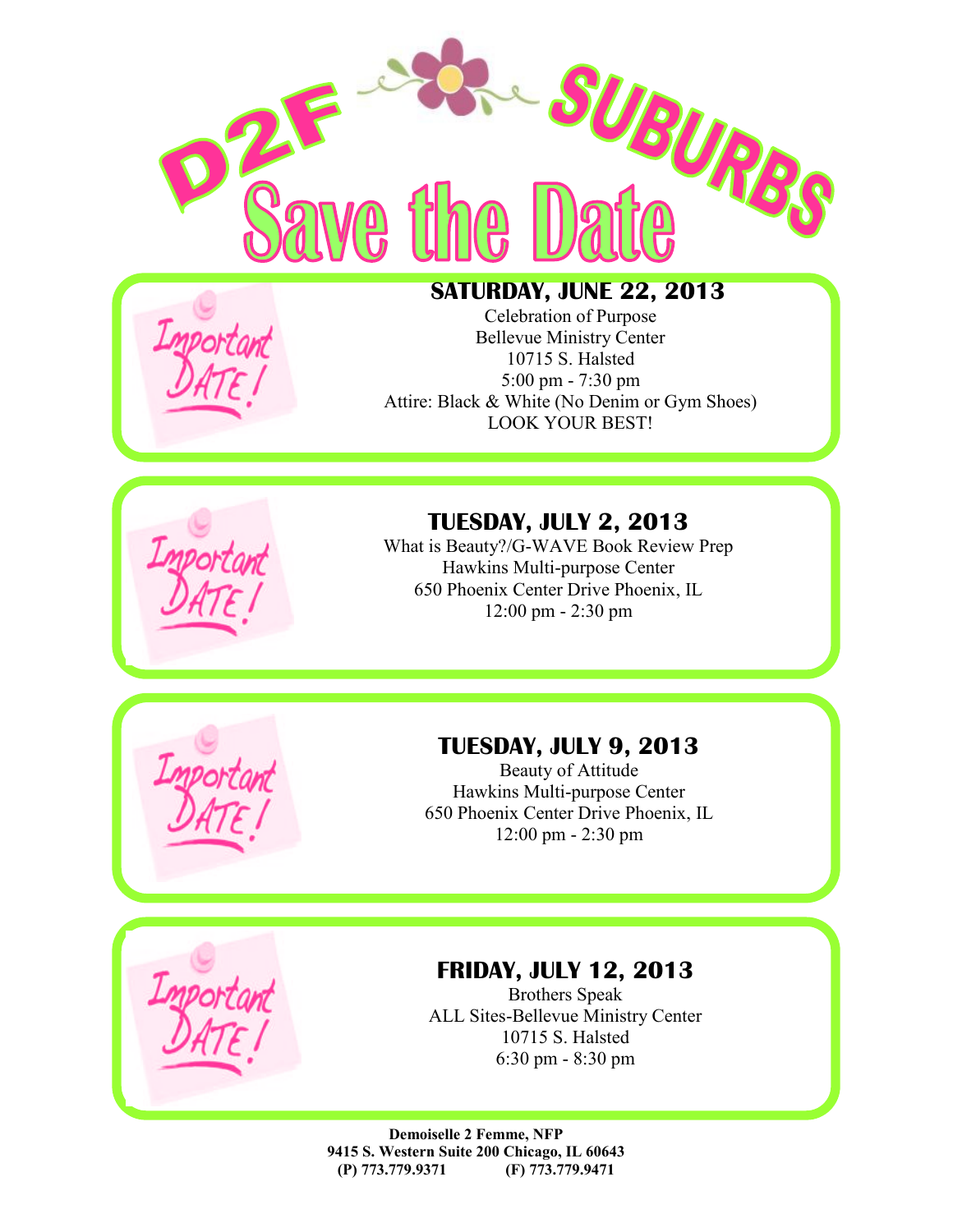



#### **MONDAY, JULY 15, 2013**

Personal Hygiene Skin Care & Make-up/G-WAVE Book Review Prep Bellevue Ministry Center 10715 S. Halsted 12:00 pm - 3:00 pm

## **MONDAY, JULY 29, 2013**

Non-verbal Messages of Clothing Bloom ONLY-Bellevue Ministry Center 10715 S. Halsted 12:00 pm - 2:30 pm



# **MONDAY, JULY 29, 2013**

Anna's Story Book Review Bash G-WAVE ONLY-Hawkins Multi-purpose Center 650 Phoenix Center Drive Phoenix, IL 12:00 pm - 2:30 pm



## **Wednesday, JULY 31, 2013**

Inspiring Beauty-50 Years of Ebony Fashion Show Chicago History Museum 1601 N. Clark Street Chicago, IL 12:00 pm - 2:30 pm

**Demoiselle 2 Femme, NFP 9415 S. Western Suite 200 Chicago, IL 60643 (P) 773.779.9371 (F) 773.779.9471**